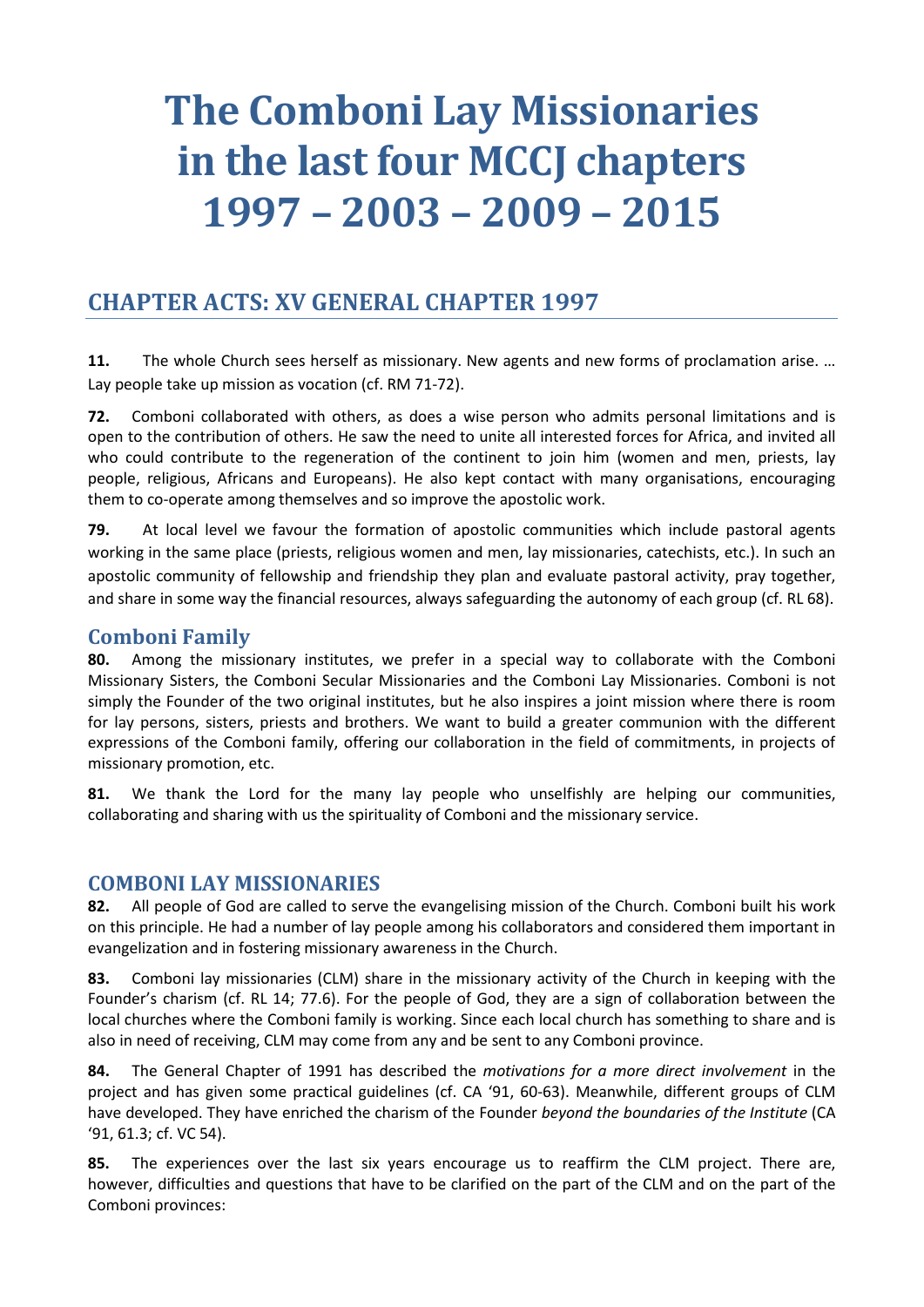- The identity of the various models of lay missionaries;
- The religious, missionary, cultural and professional preparation;
- The relationship with the sending and receiving churches;
- The relationship with the sending and receiving Comboni provinces;
- The relationship with the local Comboni community;
- Their insertion in apostolic communities.

**86.** The pluralism of the CLM project, while enriching the mission on the human and project level, requires a certain unified vision and a definition of some essential points common to all CLM groups.

#### **Lay dimension**

**87.** The commitment of the CLM must be grounded on faith in Christ and on a sense of belonging to the Church. The witness as a Christian lay person - which is to transform the secular world from within through values of the Kingdom - is, therefore, fundamental.

**88.** Their missionary service is seen as a community project and not as a personal one. This requires a formation to live and work as a community, either within a CLM group or with the Comboni missionaries and other pastoral agents (apostolic community), in the context of programmes of the local church.

#### **Missionary dimension**

**89.** The CLM are available for missionary service in the world, according to the charism of Daniel Comboni, *among those peoples or groups of people not yet or only inadequately evangelised* (RL 13; cf. 15).

**90.** In some provinces there are, apart from the CLM, other Comboni lay groups in support of this project and for missionary promotion at local level, from where future CLM may come.

**91.** The lay missionary vocation is fulfilled through:

- Respect and openness to other cultures and the ability to adapt to their values, rhythm, customs and their community and religious expressions, etc.;
- Personal witness and a life of faith, together with the Christian community; the missionary animation of the local church and the formation of local pastoral agents;
- Professional work at the service of human promotion; a socio-political commitment for justice and peace and the formation of local professional cadres.

#### **Comboni dimension**

**92.** The CLM become part of the Comboni family through knowledge of the Founder, the identification with his charism and spirituality, and concretely through:

- The preferential option for the least;
- Community life;
- Close collaboration with the local or provincial Comboni community.

**93.** The General Chapter requests the provinces to assess and - if necessary - revise their CLM programmes. Each province may establish further criteria and principles for receiving and sending CLM and make them known to the whole Institute.

**94.** The "Laity Committee" established by the former General Council should be restructured and enriched with other lay people and Comboni missionaries. It may go on with the task spelled out in the letter of the General Council of 6<sup>th.</sup> January 1994.

**97.** Alongside the difficulties there are also new opportunities awaiting:

- A growing sense of missionary responsibility among the laity;
- **104.** The mission promoter at various levels:

**104.5** Integrate our lay collaborators in the mission promotion initiatives, so that we respond more effectively to the demands made on us and at the same time ensure greater continuity.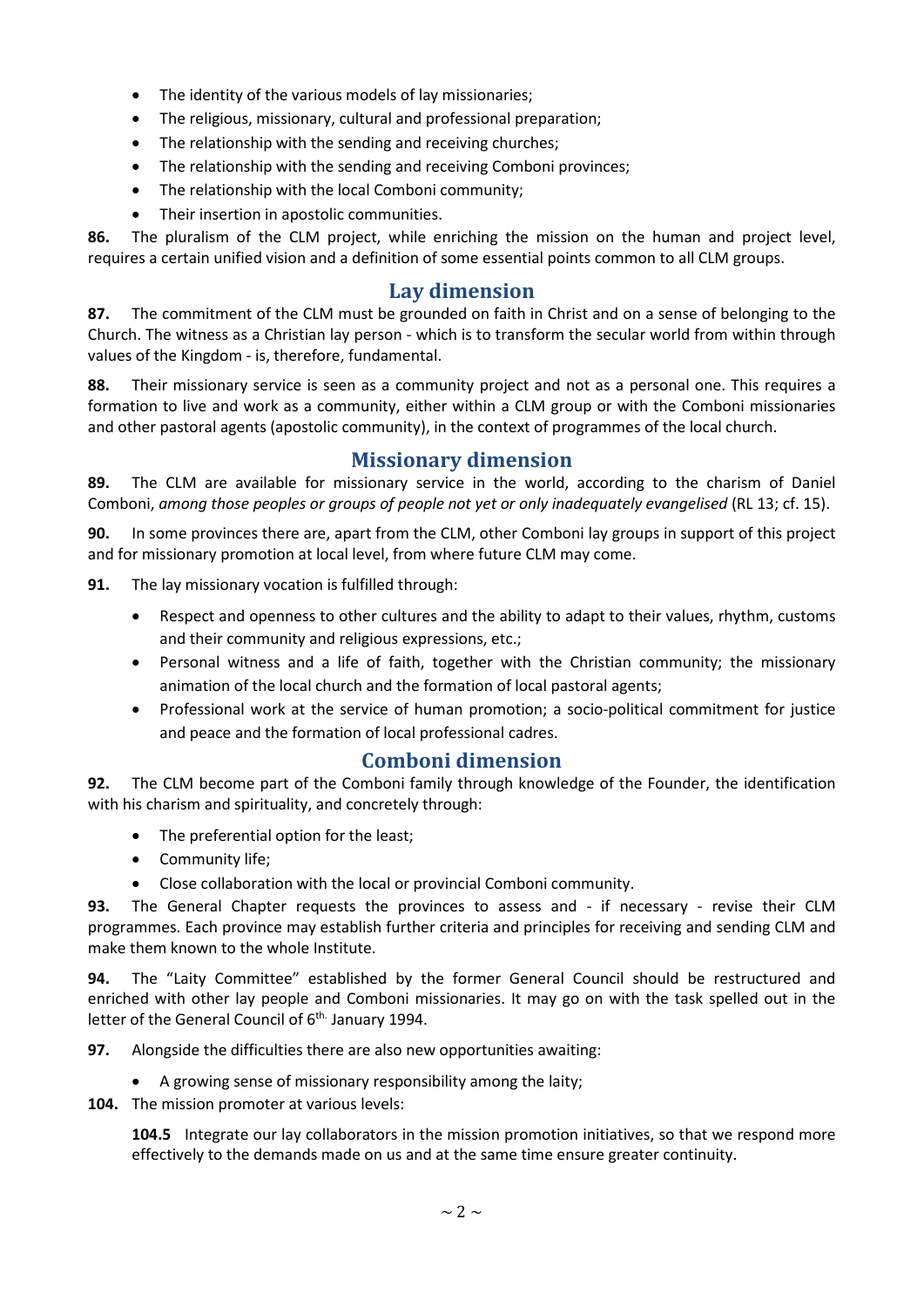#### **B) The Church context**

**10.** On the positive side we would point to committed lay groups and movements in the social and ecclesial fields, the growth of new forms of ministry, the involvement of women and youth, and a commitment to ecumenical and inter-religious dialogue.

**12.** A good number of Catholics, pastors, consecrated persons and lay people, are becoming more aware of their prophetic and missionary vocation. They pay attention to the cry of the poor, a special *theological locus* and *the suffering face of Christ;* making a clear option for them, they become involved in JPIC activities. Thus the Church becomes a people that is messianic, paschal and missionary.

**42.** Comboni's *Plan* and our tradition are the principal sources of our missionary methodology. Taking inspiration from these and always working as a community to make Jesus Christ and his Kingdom present:

**42.3** We work in the local Church in collaboration with all the agents present, according to the diverse charisms and ministries: clergy, religious Institutes, lay people, organisations and movements that are committed to fostering human dignity;

### **Human development projects**

**50.** Teams of Brothers engaged in human development projects must be encouraged. They must be one of the priorities when assigning Brothers, especially for the first time, while taking into account the profession of each of them.

Projects will fit the following criteria:

**50.3** In line with Comboni tradition, they must be open to collaboration with other local and missionary forces, especially CLM;

#### **In the Comboni community**

**99.** Various ministries interact in a complementary manner in the apostolic community.

**99.3 "***The ministry of CLM is a sharing in the missionary activity of the Church according to the charism of the Founder"* (cfr. CA '97, No. 83). Motivated by their faith in Christ and their belonging to the Church, they collaborate from within in the transformation of the secular realities through the values of the Kingdom of God (cfr. CA '97, No. 87).

We collaborate in their promotion and formation, and we help them to achieve greater self-sufficiency.

#### **In the ecclesial community**

#### **100.** *In the ecclesial community*

**100.3** Along the same lines, we must promote more decisively the local structures that train laity and pastoral agents for an increasingly professional participation in evangelisation and human development.

#### **D) Missionary Animation**

**105.** Through MA, which has always been an integral part of our identity (cfr. CA '97, Nos. 95-106), we help the local Church to open out to the *ad gentes* missionary dimension, and we are instruments of communion and sharing among Churches (RL 72), as our Founder was right from the first.

**105.7** In this sector there must be care to collaborate with missionary and vocational organisms, both diocesan and local, and to involve the laity as much as possible, both individuals and groups.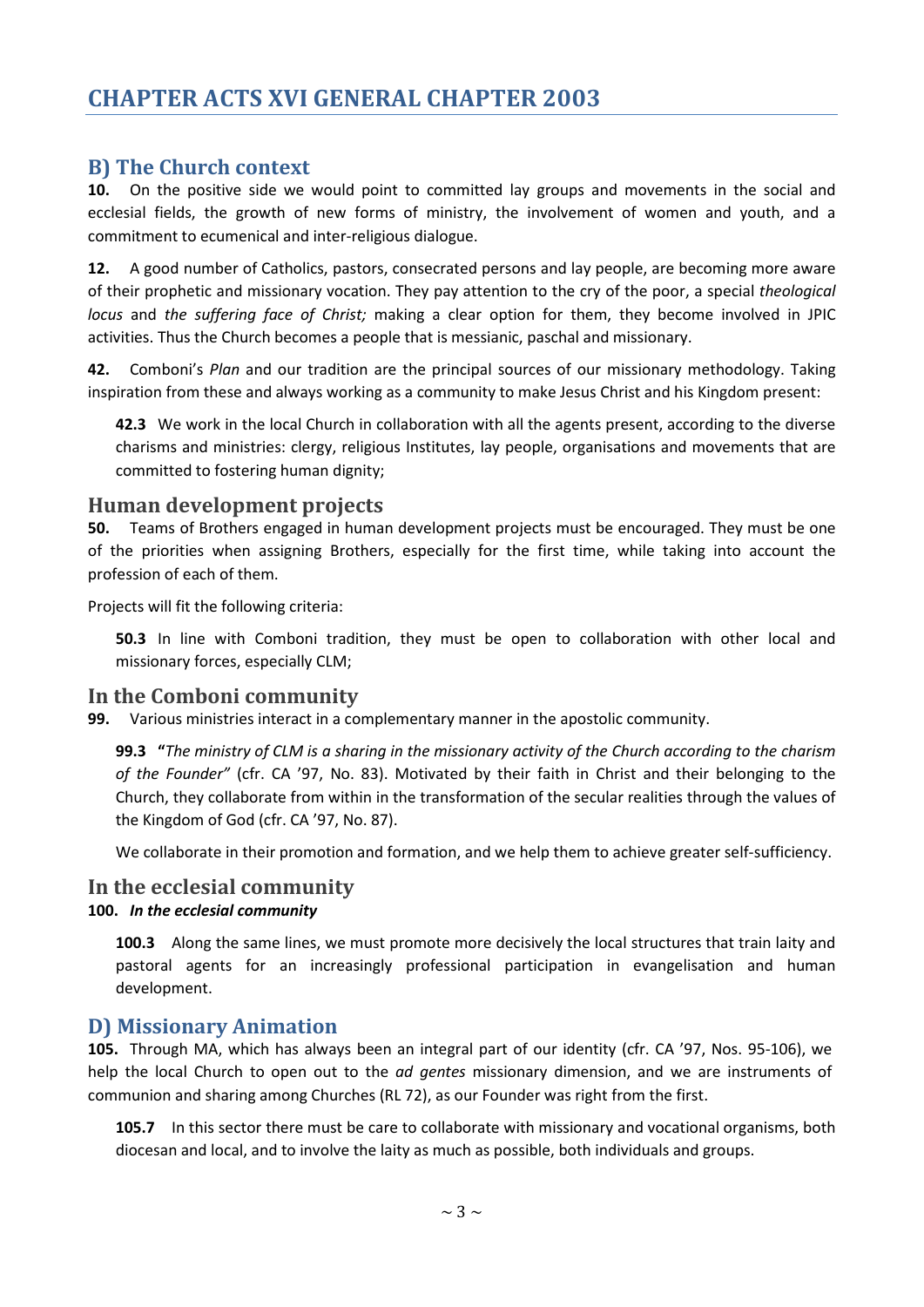# **Comboni Lay Missionaries (CLM)**

**125.** We confirm the validity of the reflection and the proposals of the last Chapter regarding the CLM (CA '97, Nos. 82-94).

**126.** We express support to the central committee of the CLM in creating two pilot projects during the next six years, one in Africa and the other in America; and its proposal to call the fourth general assembly of the CLM in 2004.

# **CHAPTER ACTS: XVII GENERAL CHAPTER 2009**

## **AN IDENTITY PROFESSED**

#### **C. Working Premises**

*5.6 We confirm our desire to be a "cenacle of apostles" (W 2648; 4088)*:

c. we share the Comboni charism with the other members of the Comboni Family (Comboni Sisters, Seculars, CLM);

### **Identity and membership of the Institute**

9. To reaffirm a sense of belonging to the Institute through memory of the past and prophecy today:

9.3 To favour communion and collaboration with the other members of the Comboni Family (the Sisters, the Seculars, CLM) and to share our charism with the laity.

### **Requalification and prophetic choices**

*62. Evaluation and requalification of our presence according to stipulated conventions.*

*62.4 Europe:* frontier situations in the Church and society, MA, JPIC, immigrants, collaboration with the CLM and revision of material structures.

#### **Missionary Animation**

*68 To renew our MA*

68.1 MA places among its objectives the creation of networks of solidarity between Churches for the benefit of the needy, working with existing pastoral agencies, particularly with the laity.

## **D. Planning Guidelines and Action Plan**

178. *Taking care of elderly and infirm confreres*

178.6 The collaboration of lay volunteers in caring for elderly and infirm confreres is already a very positive and much appreciated tradition. PCs should continue to favour and encourage it.

#### **E. Action Plan**

189. Over the next six years, the Circumscriptions where still there are no independent CLMs should do everything possible to favour their presence and formation.

## **The 14 PRIORITIES: MISSION**

#### **Assessment of our presence (no. 62)**

5. Evaluation and requalification of our presence according to stipulated conventions.

5.4 *Europe:* frontier situations in the Church and society, MA, JPIC, immigrants, collaboration with the CLM and revision of material structures.